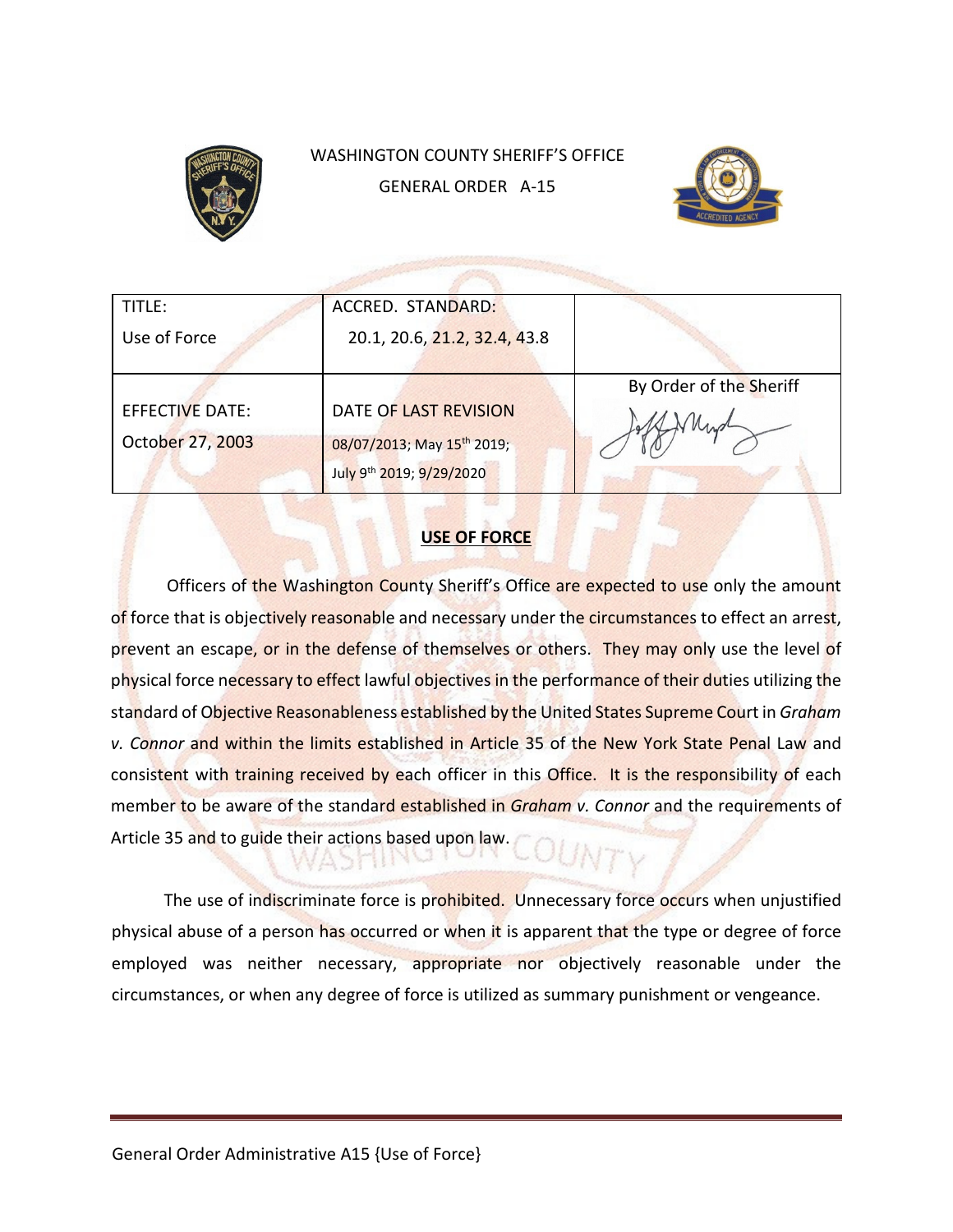## I. **DEFINITIONS**

 A. **Objectively Reasonable** – An objective standard used to judge an officer's actions. Under this standard, a particular application of force must be judged through the perspective of a reasonable officer facing the same set of circumstances, without the benefit of 20/20 hindsight, and be based on the totality of the facts that are known to that officer at the time that the force was used.

 B. **Deadly Physical Force** - Physical force which, under the circumstances in which it is used, is readily capable of causing death or other serious physical injury.

C. **Physical Injury** – Impairment of physical condition or substantial pain.

 D. **Serious Physical Injury** – Physical injury which creates a substantial risk of death, or which causes death or serious and protracted disfigurement, protracted impairment of health or protracted loss or impairment of the function of any bodily organ.6

# II. **USE OF FORCE**

A. Generally, force is authorized in the performance of an Officer's duty when reasonably believed to be necessary in the following circumstances:

- I. To prevent the commission of a crime;
- II. To effect a lawful arrest or detention
- III. To prevent a person from attempting to flee from custody;
- IV. To prevent a person from injuring him/herself;
- V. In self-defense or in the defense of another person.

B. Under the 4th Amendment, a police officer may use only such force as is "objectively reasonable" under the circumstances. The reasonableness of a particular use of force must be judged from the perspective of a reasonable officer on the scene.

Only issued and approved equipment will be carried on duty, and used only when applying physical force, except in an emergency when the officer may use other resources at his disposal.

# III. **DETERMINING THE OBJECTIVE REASONABLENESS OF FORCE**

A. When used, force should be only that which is objectively reasonable given the circumstances perceived by the officer at the time of the event.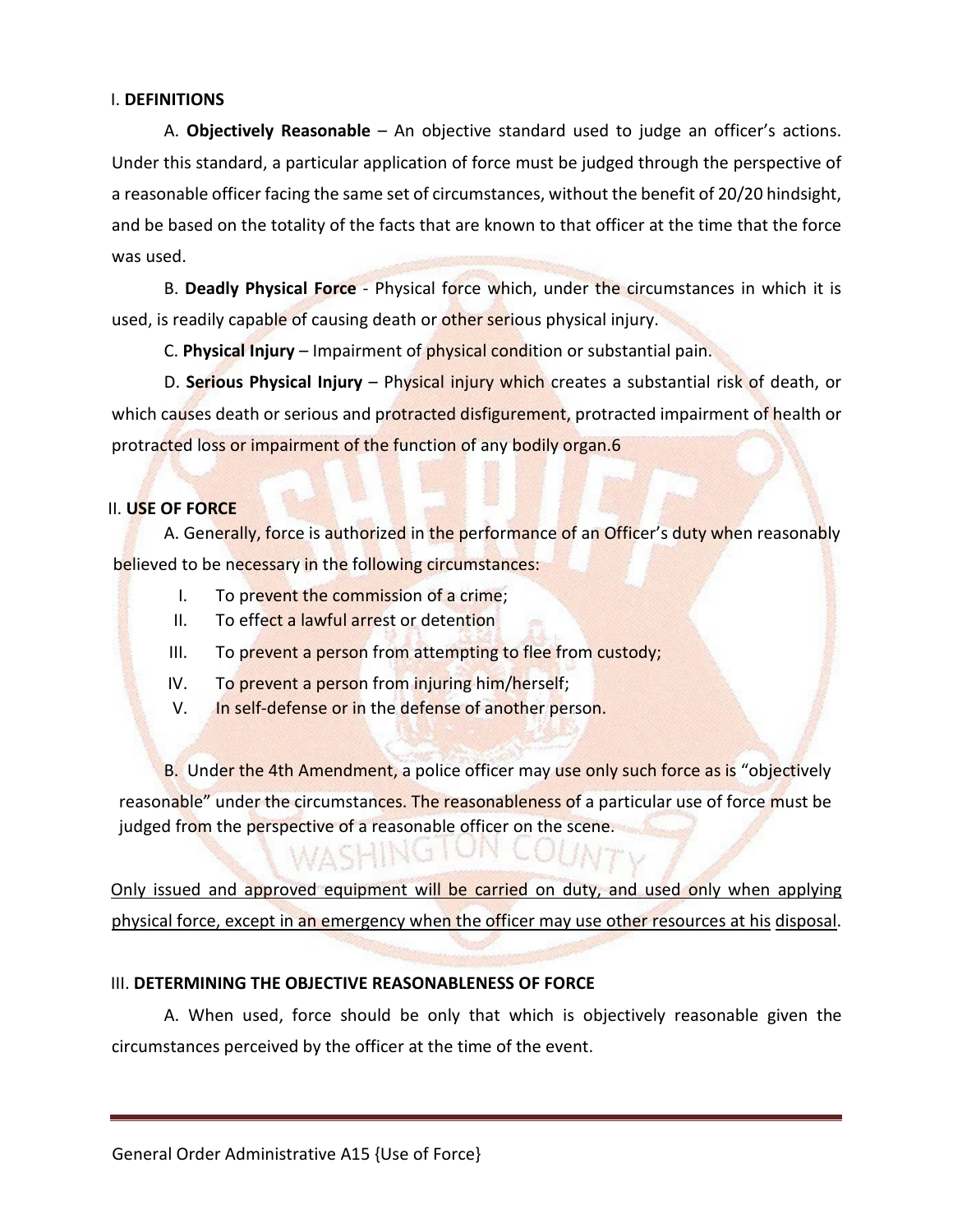B. Factors that may be used in determining the reasonableness of force include, but are not limited to:

# I. The severity of the crime or circumstance;

- II. The level and immediacy of threat or resistance posed by the suspect;
- III. The potential for injury to citizens, officers, and suspects;
- IV. The risk or attempt of the suspect to escape;
- V. The knowledge, training, and experience of the officer;
- VI. Officer/subject considerations such as age, size, relative strength, skill level, injury or exhaustion, and the number of officers or subjects;
- VII. Other environmental conditions or exigent circumstances.

# IV. **PROHIBITED USES OF FORCE**

A. Force shall not be used by an officer for the following reasons:

- I. To extract an item from the anus or vagina of a subject without a warrant, except where exigent circumstances are present;
- II. To coerce a confession from a subject in custody;
- III. To obtain blood, saliva, urine, or other bodily fluid or cells, from an individual for the purposes of scientific testing in lieu of a court order where required;
- IV. Against persons who are handcuffed or restrained unless it is used to prevent injury, escape, or otherwise overcome active or passive resistance posed by the subject.

# V**. DUTY TO INTERVENE**

A. Any officer present and observing another officer using force that he/she reasonably believes to be clearly beyond that which is objectively reasonable under the circumstances shall intercede to prevent the use of unreasonable force, if and when the officer has a realistic opportunity to prevent harm.

B. An officer who observes another officer use force that exceeds the degree of force as described in subdivision A of this section should promptly report these observations to a supervisor.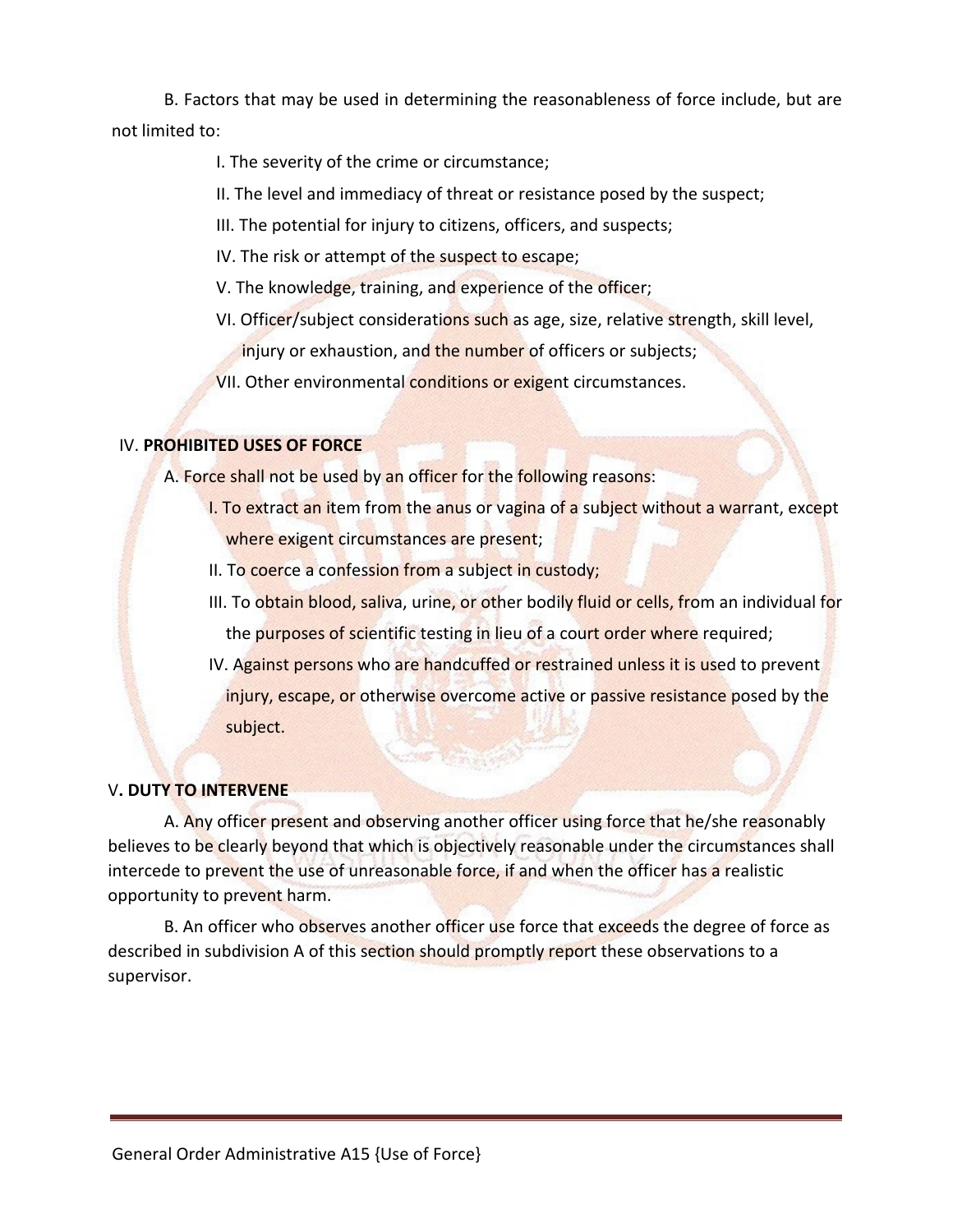# VI. **USE OF FORCE CONTINUUM**

For the purpose of all policy and procedures relating to the use of force by members of this agency, the following "Use of Force Continuum", will be an outline describing specific tactics to be utilized in anticipation of, or in response to changing conditions which a Deputy may encounter in the line of duty.

It is important to note that a Deputy need not utilize each step in the continuum or utilize them in numerical order to be justified in his/her actions.

## *Level One – Deputy Presence*

The mere presence of the Deputy is sufficient to elicit the desired response from a subject. The practice of courtesy in all public contacts encourages understanding and cooperation. Lack of courtesy arouses resentment and often physical resistance. Simple directions, which are complied with while you accompany the subject, are by far the most desirable method of dealing with an arrest situation. Control may be achieved through advice, persuasion, and warnings before resorting to actual physical force. This should not be construed to suggest that officers should ever relax and lose control of a situation, thus endangering personal safety or the safety of others.

#### *Level Two – Verbal Commands*

The Deputy determines that a verbal command is necessary to gain compliance, whether it is informational, as during a conversation, or instructional, as during a custodial situation.

# *Level Three – Open Hand / Hands On*

The Deputy uses empty hand gestures and/or hands-on assistance either to guide a subject who is in need of assistance or to restrain a subject in a custodial situation. \*Levels 3 & 4 may be interchangeable at the officer's discretion

# *Level Four – Taser/Aerosol Agent*

The Deputy uses a non-lethal and non-injury producing means of gaining compliance, such as a Taser or Aerosol agent (OLEORESIN CAPSICUM) upon a subject who is resistant, combative or poses a threat of injury to himself or others.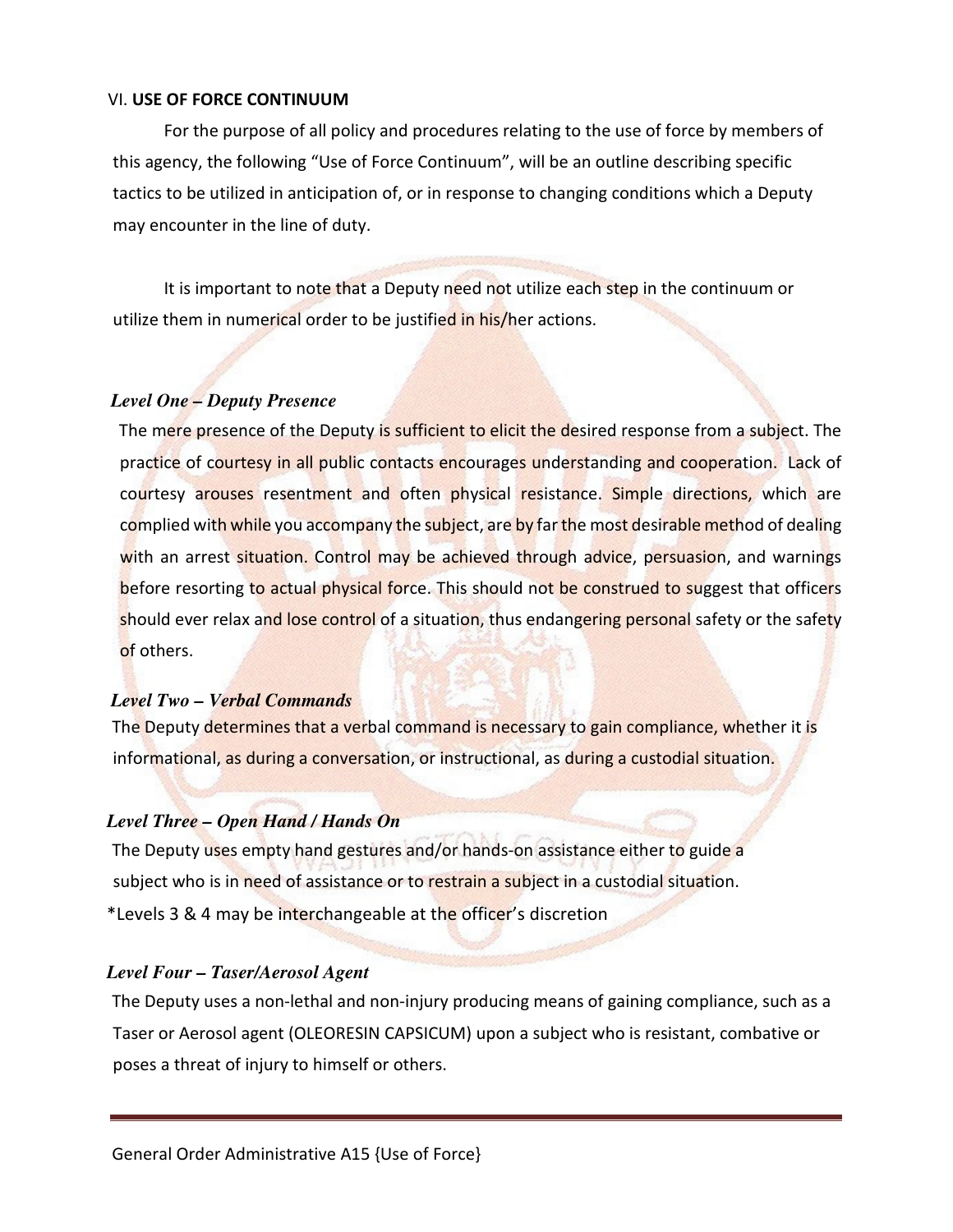Whenever chemical agents (Office issued Oleoresin Capsicum (OC) spray, are used (except for training purposes), they should be used in accordance with the established policy ONLY TO THE DEGREE NEEDED TO GAIN CONTROL OF THE RESISTING SUBJECT.

OC spray is a non-lethal device that is designed to subdue a person by projecting a specially formulated liquid onto a combative individual. It thus provides the officer with another alternative level of force, short of the use of the baton or firearm. It is a safe and humane means of controlling a violent person compared to the alternatives of the baton or firearm.

OC Spray should only be used in circumstances when it is necessary to overcome violent physical force, or, resistance likely to result in injury to the suspect, the officer, or another person.

- A. OC spray shall never be used:
	- 1. As a threat to make a person comply with an officer's verbal order.
	- 2. Against any person in retaliation for their verbal or other abuse of an officer.
	- 3. To elicit information from any person.
	- 4. Only OC spray purchased by the Office and issued to officers is authorized for use by officers of the Office.

# B. Instructions for use

The effective range of OC spray is 12 to 15 feet. It is most effective from 3 or more feet. This distance allows the stream to develop a spray pattern. The most effective use of OC spray is a well aimed, one-second burst, aimed into the face of the aggressor from three or more feet. It is not necessary to spray directly into the aggressor's eyes.

The officer shall insure that water is made available to the person to flush the affected areas as soon as practical after being sprayed. The person shall also be informed that medical attention is available. If the person desires medical attention, or otherwise appears in need of same, it is the responsibility of the officer discharging the OC spray to ensure that the person receives medical attention. In all cases when OC Spray is used the officer using it shall file a USE OF FORCE REPORT.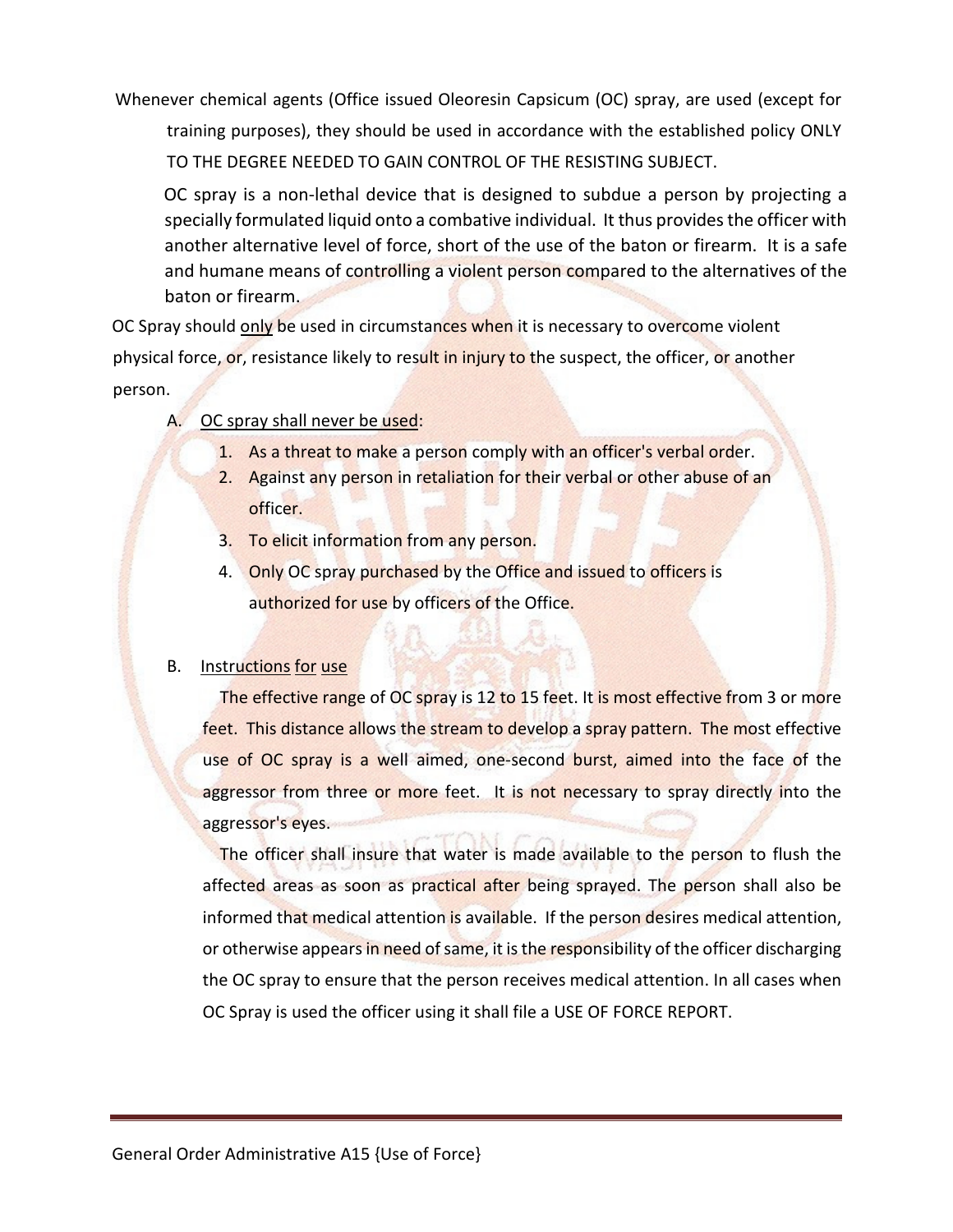- C. Use of Chemical Agents Munitions
	- 1. Chemical munitions are defined for the purpose of this section as projectiles or hand delivered munitions containing one of two chemical agents; Ortho Chlorobenzalmalononitrile (CS) and Oleoresin Campsicum (OC). The projectiles can be fired from the 40mm launching platform. Officers deploying chemical agents will have a cover officer.
	- 2. Chemical agents will be used only in situations where the use of said substances and munitions makes the most sense to bring a close to a dangerous conflict. Potential examples of these situations include but are not limited to **barricaded subjects** and civil disturbances.
	- 3. Chemical agents will be deployed only by those officers (SERT Operators) who are trained to do so.
	- 4. Prior to any deployment of chemical agents, the surroundings of the target should be considered. Areas of concern include but are not limited to schools, hospitals, and areas containing large amounts of civilians. Evacuations should be considered when practical prior to deployment.
	- 5. When deploying chemical munitions into a structure, the deploying officers shall avoid aiming directly at subjects inside by aiming towards the top corners of openings (windows, doors).
	- 6. The amount of chemical agents deployed shall depend on several factors. Those factors include but are not limited to the size of a structure, the number of suspects, the amount of venting taking place, the number of trained chemical agents officers, and the potential for injuries to other persons inside the structure (hostages, the elderly and juveniles). For outdoor deployment the weather, surroundings and number of suspects should be taken into account. The amount will also be dictated by the initial and developing reaction to the substances by the suspect(s).
	- 7. After the deployment of chemical agents/munitions, verbal commands shall be given to those affected to prevent any confusion and panic. Once the scene is secure, all deployed munitions and fragments shall be collected and removed from the scene.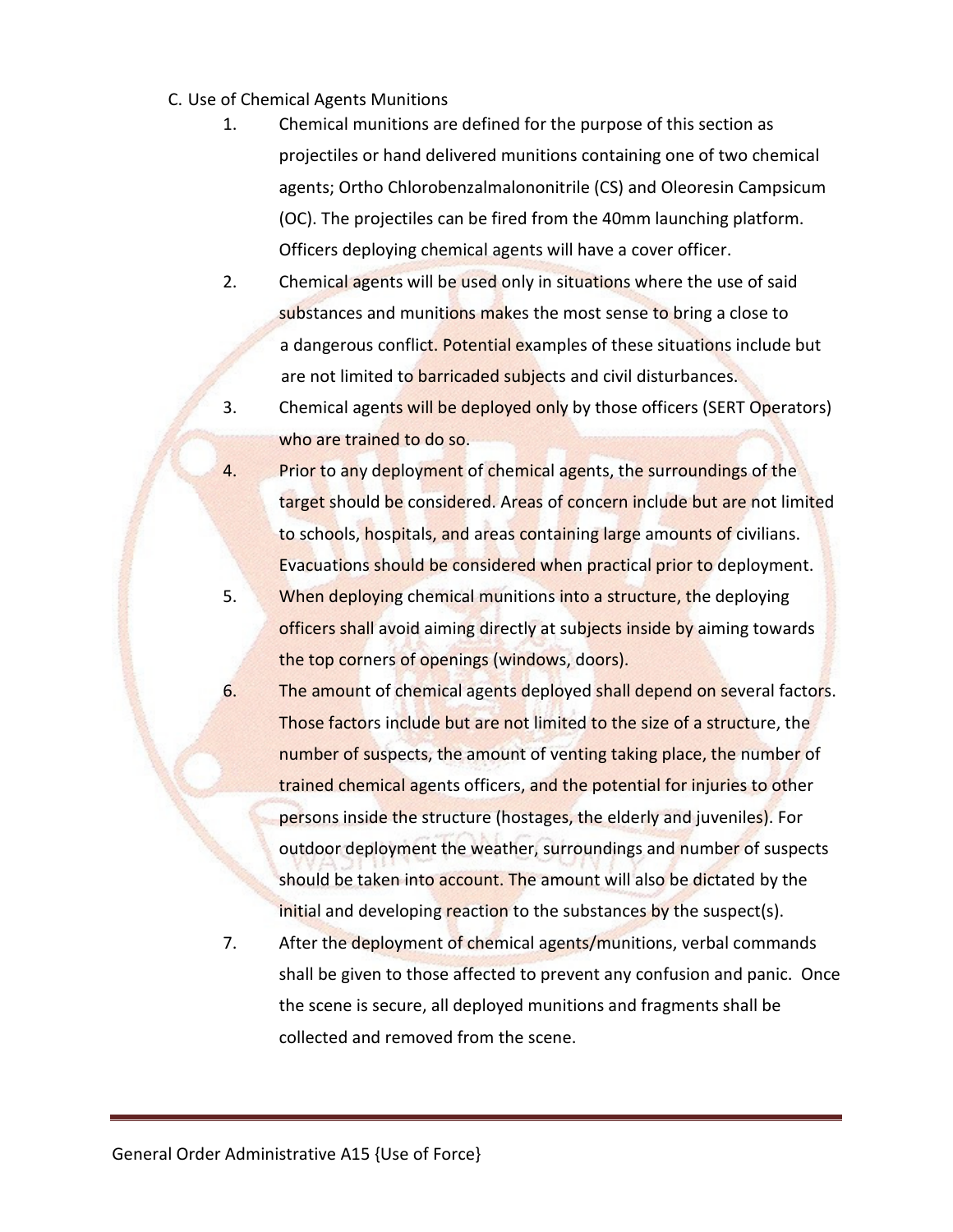- 8. Medical treatment will be offered to all affected by chemical agents deployed by the Washington County Sheriff's Office SERT in a reasonable timeframe and when the scene is secure. Transportation to a hospital will also be facilitated when necessary.
- 9. Decontamination:

a. Humans: Subjects exposed to Chemical Munitions should be removed from the source of contamination. When practical, they should stand in fresh air for 3-5 minutes. Particles should be brushed from their hair and clothing. Eyes should be open and allowed to tear. Eyes should not be rubbed. For severe eye irritation, eyes should be flushed with large quantities of flowing water. Subjects should be kept calm and activity should be restricted. Subjects should be calmed to prevent panic. If at any point the subject appears to be in medical distress, emergency medical attention shall be provided.

b. Structures: Decontamination of a structure where chemical agents were deployed is not the responsibility of the Washington County Sheriff's Office. However, when possible, the owner/caretaker of the structure will be notified of contamination and advised of the need for decontamination.

D. It shall be the policy of this Agency that the TASER will not be used on any subject that has been knowingly exposed to any chemical agent or OC spray.

1. The TASER will not be used in the following situations unless exigent circumstances exist:

- A. The subject is known to be, appears to be, or states that she is pregnant.
- B. Anywhere near flammable liquids or fumes.
- C. At any subject who may receive a secondary injury resulting from a fall from its use (i.e. subject on balcony, rooftop, ledge, top of stairs, in tree, etc.)
- D. The subject is elderly, a child, frail or infirm.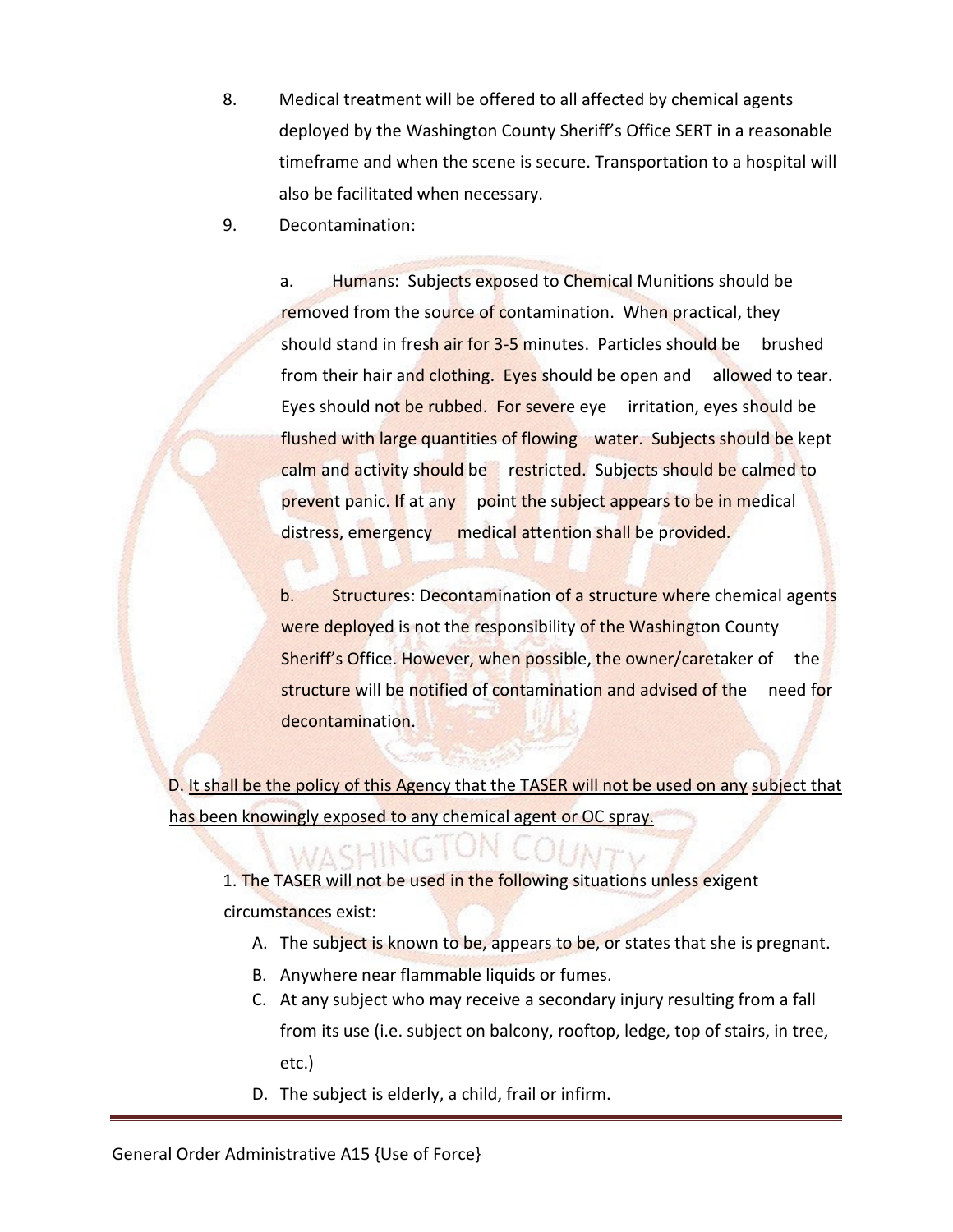- E. The subject is in a body of water of sufficient depth that could cause drowning.
- F. At or from a moving motor vehicle.
- G. Against unarmed persons who are arguing with, talking back to, or discourteous to the police.
- H. Passive resistance situations.
- I. With more than one Deputy simultaneously "Tasering" the same subject.
- J. When a K-9 is in the process of apprehension, a TASER will not be deployed.

\*Refer to General Order 35 for more details regarding the Taser.

# *Level Five – Temporary Incapacitation*

The Deputy determines that it is necessary to employ a technique which has the potential for injury to the subject, whether it is with an empty hand, baton or other impact weapon.

# A. Use of Less Lethal Projectiles

- 1. Less lethal projectiles may be used when lower levels of force are not effective.
- 2. Only trained personnel may use the less lethal projectiles and only flexible or non-flexible 40 mm projectiles are authorized.
- 3. Less lethal projectiles are to be fired out of a specially designed 40 mm weapon.
- 4. Only less lethal projectiles will be kept with 40mm weapon.
- 5. Officers who deploy less lethal projectile weapons should be accompanied by a second officer who shall provide lethal cover.
- 6. Head and neck areas should be avoided unless the use of deadly physical force is justified, necessary and appropriate.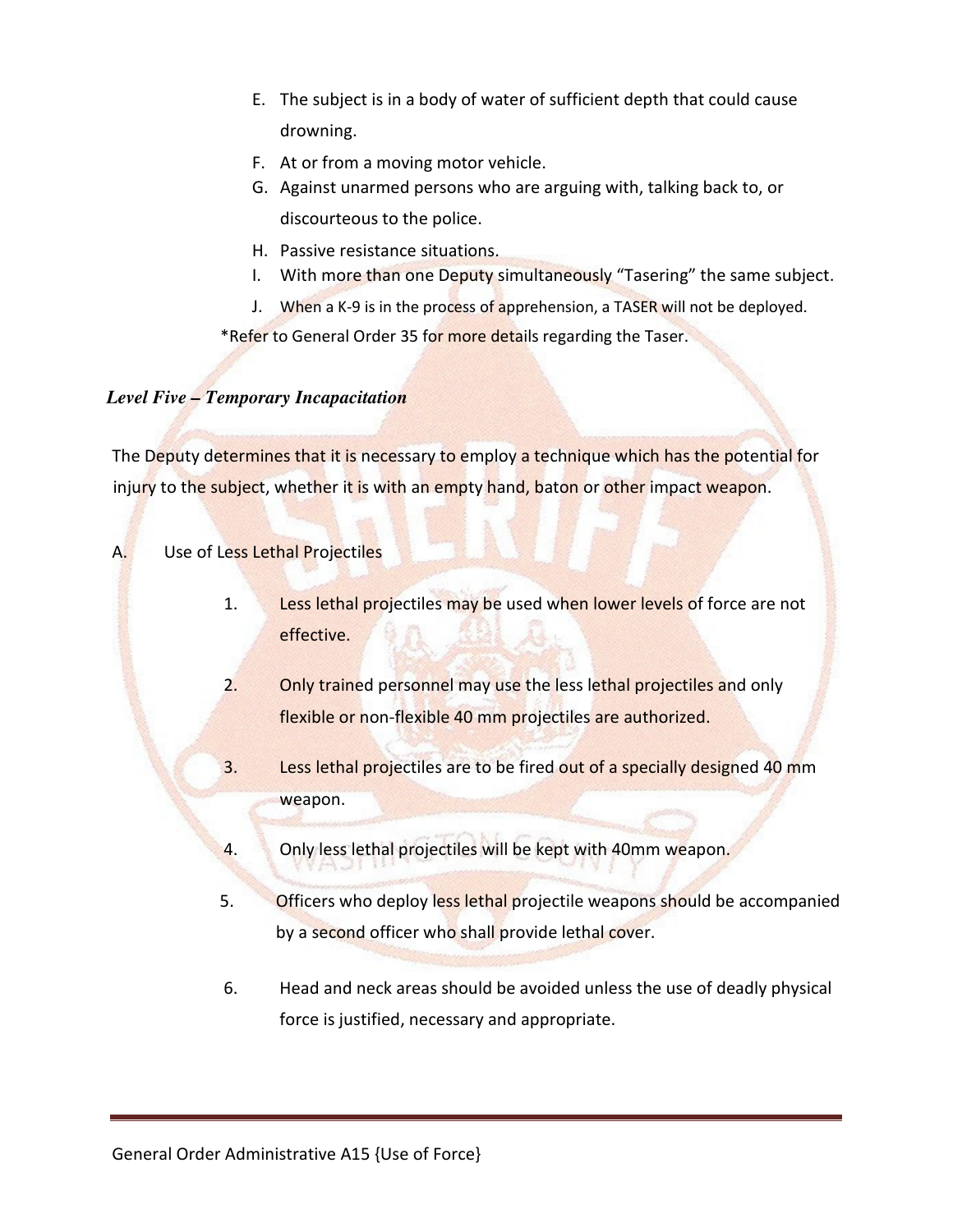- 7. Medical attention should be provided for subjects with less lethal projectiles.
- B. Storage and assignment
	- 1. The shift supervisor shall assign 1 40mm launcher and less lethal projectiles to a trained northern patrol and 1 - 40 mm launcher and projectiles to a trained southern patrol on each shift, similar to the AED's and stop sticks.
	- 2. The 40mm launchers and projectiles shall be stored in the same locations as the patrol rifles at the Fort Edward and Salem stations when not in use.

3. 1 – 40mm launcher, projectiles and chemical munitions will be kept in the SERT van for use by the SERT team.

# *Level Six – Deadly Physical Force*

The Deputy determines that it is necessary to use a technique which presents a significant risk of death to the subject, whether it be empty hand techniques, strikes with a baton or their issued firearm. When the use of force is necessary and appropriate, officers shall, to the extent possible, utilize an escalating scale of options and will not use more forceful measures unless it is determined that a lower level of force is inadequate.

A. Deadly physical force may be used by an officer to protect themselves or another person from what the officer reasonably believes is an imminent threat of serious physical injury or death.

B. Deadly physical force may be used to stop a fleeing suspect where:

I. The officer has probable cause to believe the suspect has committed a felony involving the infliction or threat of serious physical injury or death; **and,**

II. The officer reasonably believes that the suspect poses an **imminent threat of serious physical injury** to the officer or to others.

III. Where feasible, some warning should be given prior to the use of deadly physical force.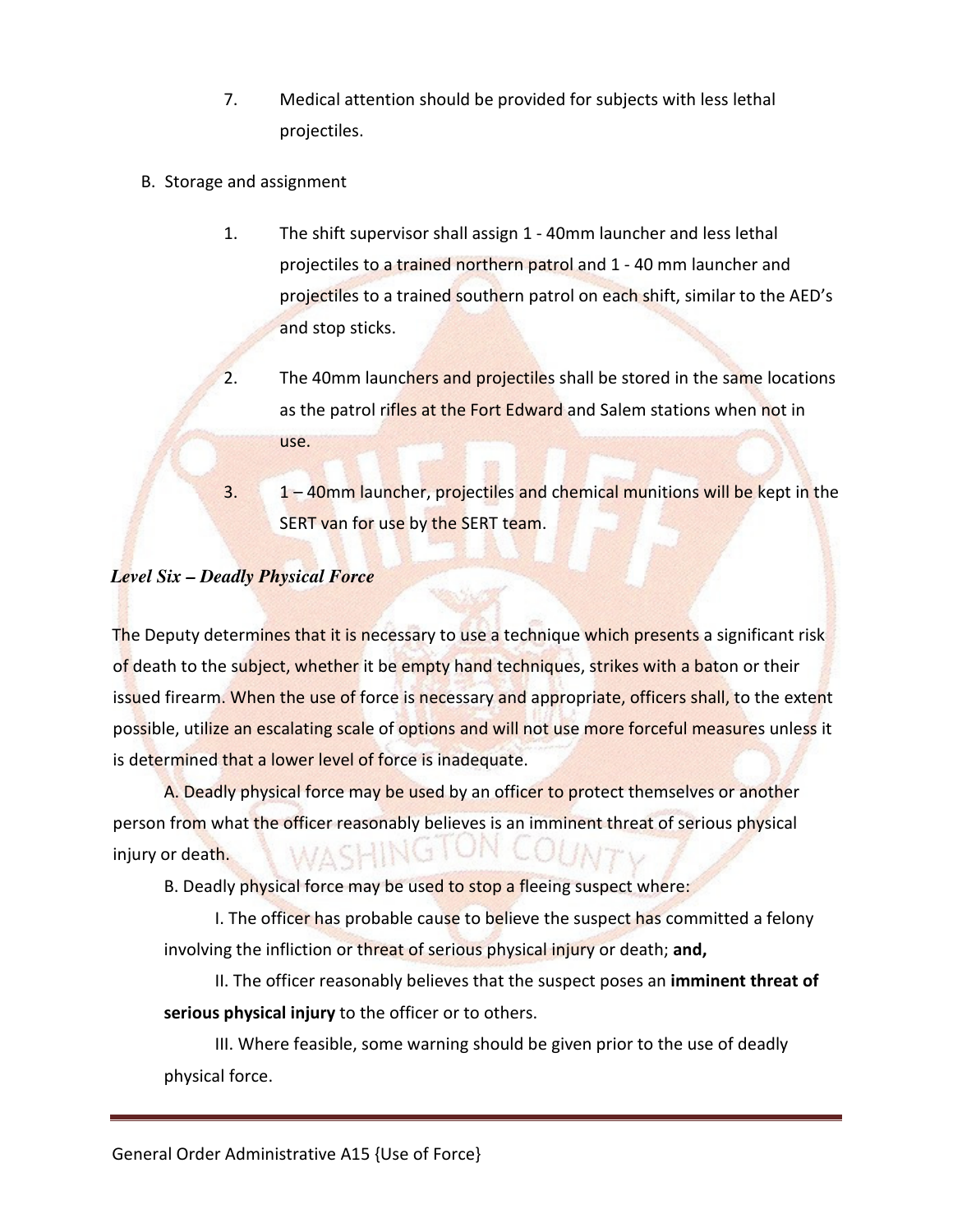## Lethal Force - refer to General Order A-16

#### VI. **REPORTING & REVIEWING THE USE OF FORCE**

 A. After physical force is used or whenever a person is in the officer's custody, the officer shall immediately evaluate the medical and mental health needs of the person and obtain assistance and treatment of any such needs, which is reasonable and provided in good faith under the circumstances.

> I. This includes appropriate and timely medical attention being provided to a party injured as a result of a use of force incident.

II. The immediate mental health needs of a person shall be based upon the reasonable cause to believe that a person, who appears to be mentally ill, is conducting themselves in a manner which is likely to result in a serious harm to themselves or others.

B. Members involved in use of force incidents as described below shall, without delay, notify the highest-ranking officer on the shift. If no supervisor is on duty, the Admin On Call will be notified.

- I. Use of force that results in a physical injury.
- II. Use of force incidents that a reasonable person would believe is likely to cause an injury.
- III. Incidents that result in a complaint of pain from the suspect except complaints of minor discomfort from compliant handcuffing.
- IV. Incidents where a conducted energy device (CED/ TASER) was intentionally or accidentally discharged after being displayed.
- V. Incidents where a firearm was discharged at a subject.
- VI. Any incident in which an officer uses physical force in which an object is utilized other than physical strength regardless of injury.
- VII. Any incident in which an officer brandishes a firearm, TASER, OC spray or impact weapon at or in the direction of another person.

C. The officer must complete the "Use of Force" report and/or "Firearms Discharge